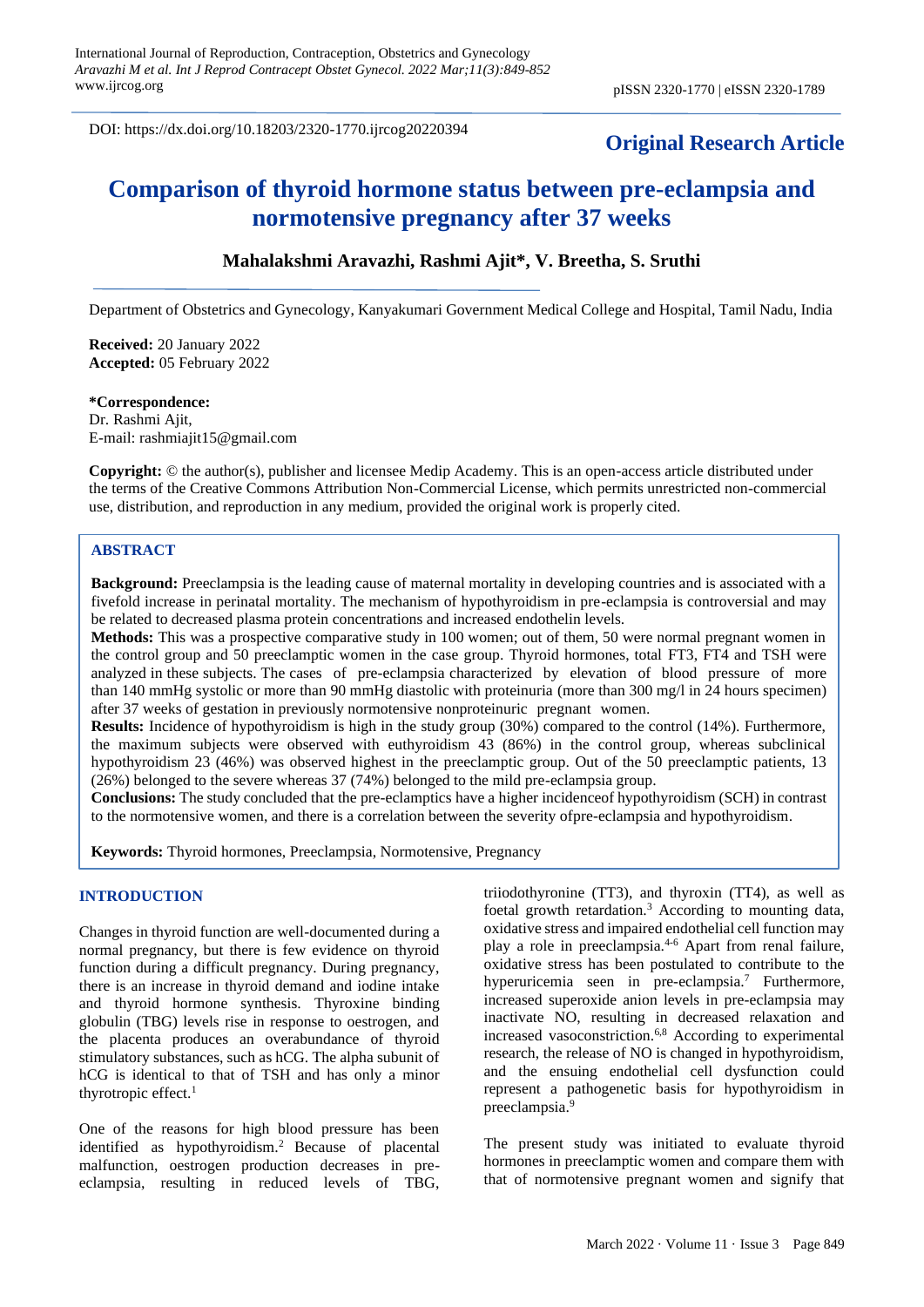hypothyroidism in pre-eclampsia correlates with the severity of pre-eclampsia.

#### **METHODS**

### *Study design*

The study is a prospective comparative study to measure the prevalence of hypothyroidism in women presenting with pre-eclampsia (>37 weeks) and compare it with normotensive patients admitted for safe confinement.

#### *Sample size*

Sample size for study was the 100 women constituting, 50 nor-motensive and 50 pre-eclamptic women.

#### *Inclusion criteria*

#### *For case pre-eclampsia group*

Inclusion criteria of pre-eclampsia were blood pressure of ≥140/90 mmHg on at least two occasions, six hours apart and/or proteinuria. All subjects were diagnosed case of pre-eclampsia and previously normotensive.

#### *For controls group*

Participants should be pregnant women >37 weeks and normotensive were included in the study.

#### *Exclusion criteria*

Subjects with previous H/O medical renal and hepatic disease, hyperthyroidism and endocrine disorders, RHD, subjects with <37 weeks gestation, subjects with any chronic drugs and multiple gestations and molar pregnancy were excluded from the study.

#### *Study period*

The present study was performed at in-patient/ out-patient Kanyakumari government medical college and hospital, Tamil Nadu in OG department from April 2021 to December 2021.

#### *Study method*

Pregnant women >37 weeks gestation with blood pressure more than 140/90 mmHg with proteinuria (more than 300 mg/dl in 24 hours urine) on 2 or more occasions at least 6 hours apart were diagnosed as pre-eclampsia were selected for the study.

Healthy normotensive women admitted in the labour room are selected as the control for this study with informed consent; data regarding the age, symptoms, parity, height, weight are to be recorded.

The 10 ml venous blood to be drawn for thyroid hormone analysis (FT3, FT4, TSH) using chemiluminescent assay. Particulars of the women are to be noted, such as name, age, symptoms, menstrual history for menarche, last menstrual period and past menstrual cycles, history of present pregnancy. In addition, past obstetric history to be asked for the duration of marriage, infertility, gravidity and parity status, recurrent abortions, pre-eclampsia, growth restriction, low birth weight, preterm delivery, prematurity, late pregnancy losses, neonatal deaths, and mental retardation in the previous pregnancy.

Past medical history was asked for any associated medical disorders like diabetes, thyroid disorders, exposure to radiation or autoimmune disorders. Significant surgical history family history was also requested.

Assessment of thyroid status of cases and controls were done with serum free T3, T4 and TSH for which 10ml venous blood sample was taken from the cubital vein: In cases after the diagnosis of pre-eclampsia was made but before the initiation of the antihypertensive treatment and before the delivery and in controls, after admission. All samples were sent to the laboratory where Sera were separated and stored at-200c until assayed

Free T4 and TSH were measured using a fully automated chemiluminescence system (CLIA kits). Further, depending upon the fT4 and fT3 values, all women were classified as subclinical hypothyroidism, euthyroid, subclinical hypothyroidism and overt hypothyroidism

#### *Data analysis and statistical methods*

Data entry was done by the principal investigator in proforma, which was prepared based on a data abstraction sheet and exported to SPSS for analysis.

#### **RESULTS**

In my study, most of the patients were in the age group of 21-30 years in both groups. Of 50 patients, 26 (52%) in the case group and 50 (60%) patients in the control group were observed in 21 to 30 years. The incidence of pre-eclampsia was more common in the extremes of age group (Table 1).

#### **Table 1: Distribution of age group of subjects.**

| Age (Years)         | <b>Cases</b> | <b>Control</b> |
|---------------------|--------------|----------------|
| $\overline{\leq}20$ | 12           |                |
| $21 - 30$           | 26           | 30             |
| $31 - 40$           | 12           | 11             |
| <b>Total</b>        | 50           | 50             |

The obstetric score in both group patients was carried out, and it was found that maximum subjects were reported in primi 26 (52%) in the case group and 27 (54%) in the control group (Table 2 and Figure 1).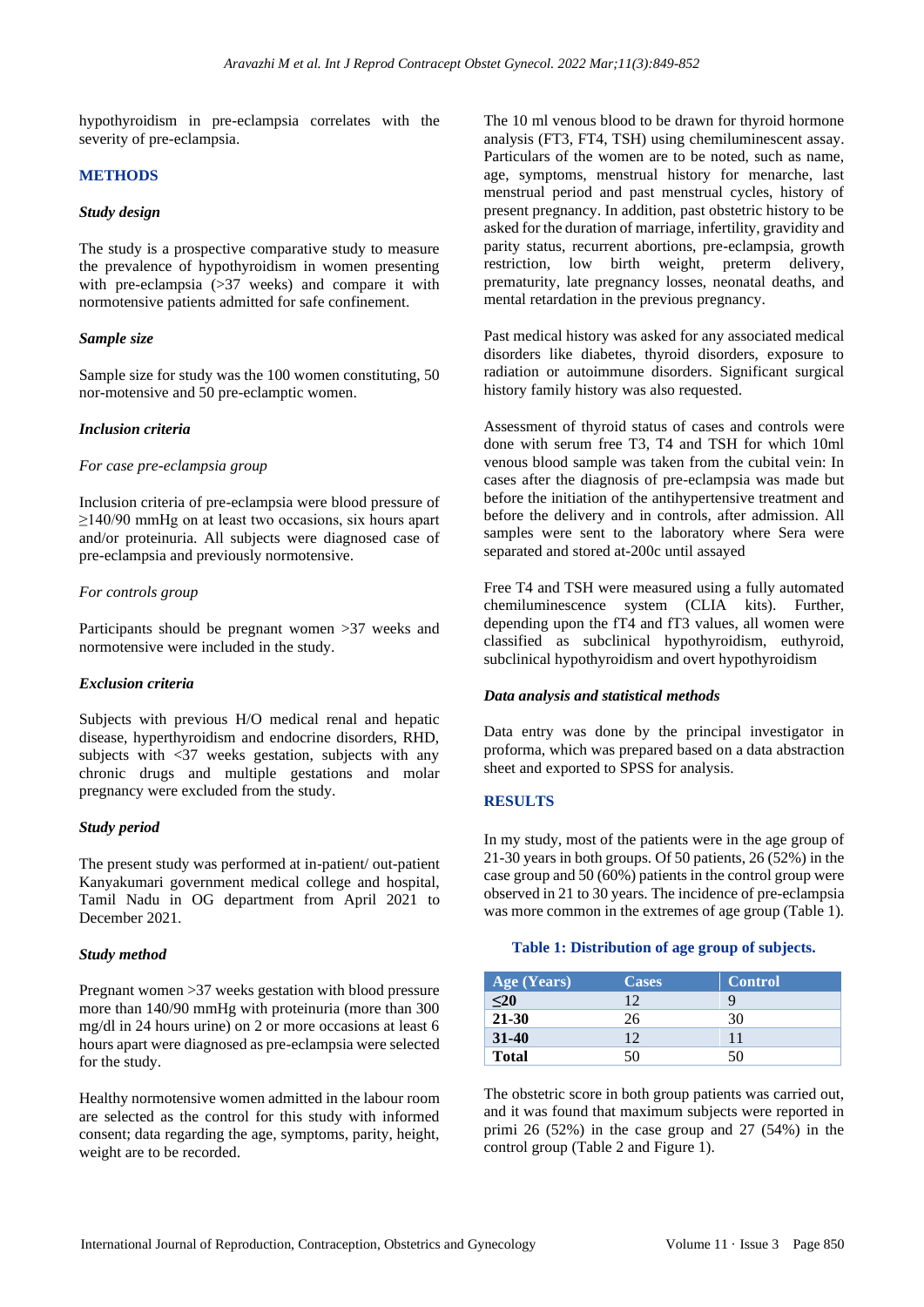The mean TSH and FT4 values of all subjects were recorded, and it was observed that the mean TSH (3.4±1.3) values of case group subjects were significantly higher than control groups subjects  $(1.8\pm0.9)$ . A similar observation was also observed with mean values of FT4 (Table 3). The mean FT4 values during the  $1<sup>st</sup>$ ,  $2<sup>nd</sup>$  and  $3<sup>rd</sup>$ trimester were reported to be 2.5 mIU/L, 3 mIU/L and 3m IU/L, respectively, in present study.

### **Table 2: Observation of obstetric score of subjects.**

| <b>Obstetric score</b>                        | <b>Study</b> | <b>Control</b> |
|-----------------------------------------------|--------------|----------------|
| Primi                                         | 26           | 27             |
| <b>Multi with previous</b><br>normal delivery | 14           | 18             |
| <b>Multi with pre LSCS</b>                    | 10           |                |
| <b>Total</b>                                  | -50.         | 50             |

The different types of hypothyroidism in subjects were recorded during the study. The prevalence of subclinical hypothyroidism of p re-eclampsia women (case group) was 23 (46%) and 6 (12%) of normotensive women (Control group). On the other hand, overt hypothyroidism was contributed to 7 (14%) in the case group while 1 (2%) in the control group (Table 4).



**Figure 1: Observation of obstetric score of subjects.**

### **Table 3: Observation of mean values of TSH, FT4 of all subjects.**

| <b>Variables</b> | $\sf{Cases.\,mean} \pm SD^{-1}$ | <b>\ontrol</b> | l' value' | DOF | l' value                  |
|------------------|---------------------------------|----------------|-----------|-----|---------------------------|
| <b>TSH</b>       | 3.4±1.3                         | $.8 + 0.9$     | 0.0001    | 198 | < 0.005                   |
| <b>FT4</b>       | .070.33                         | ገ 93+0 28      | 0.002     | 198 | $< \hspace{-0.5mm} 0.005$ |

### **Table 4: Observations of hypothyroidism among both groups.**

| <b>Classification</b>             | Case | <b>Control</b> | <b>Total</b> | P      |
|-----------------------------------|------|----------------|--------------|--------|
| Euthyroid                         | 20   | 43             | 63           |        |
| <b>Subclinical</b><br>hypothyroid | 23   |                | 29           | 0.0001 |
| Overt<br>hypothyroid              |      |                |              |        |
| <b>Total</b>                      |      | 50.            | 1 ( )( )     |        |

Women were also studied in the present study of the severity of other hypothyroidism observed in Preeclampsia. In subclinical hypothyroidism, 3 (23%) subjects were observed severity, whereas, in overt hypothyroidism, 6 (46%) patients were reported with severity (Table 5).

## **Table 5: Observation of severity of hypothyroidism in preeclampsia women.**

| <b>Classification</b>          | Mild | <b>Severe</b> | <b>Total</b> |
|--------------------------------|------|---------------|--------------|
| <b>Subclinical hypothyroid</b> | 20   |               |              |
| Overt hypothyroid              |      |               |              |
| Euthyroid                      | 16   |               | 20           |
| Total                          | 37   |               | 50           |

### **DISCUSSION**

The age distribution of patients included in our study ranged from 18 to 40 years. However, most of them belonged to the less than 21-30 years in both the groups. The mean age of the patients in the control and study group was  $28.07\pm4.89$  and  $24.42\pm4.93$  years, respectively. In a similar study done by Kumar et al comparing preeclamptics with normotensive women, the mean age of the study group and the control group was 28.4±6.24 years and 27.5±5.91 years, respectively, which is quite similar to our study.<sup>9</sup>

In the present study majority of the subjects in both groups were observed in primi pregnancy (26 subjects in preeclamptic and 27 in the control group). Whereas minimum subjects were observed in gravid 3 or more category in both the groups (10 subjects in preeclamptic and 5 in control group). These findings in the present study are in accordance with earlier reported studies.<sup>10</sup>

TSH, free T4 was done for both the groups and the results were analysed. The mean TSH value in the preeclamptic group is more than the controls in our study  $(3.4 \pm 1.3 \text{ vs }$ 1.8 $\pm$ 0.9) and is significant (p<0.005). Our study's mean free T4 values in pre-eclampsia vs controls are 1.07±0.33 vs  $1.07\pm0.28$  which remains within the normal trimesterspecific range of FT4. However, the preeclamptic group had a mean FT4 level lower than the controls, and the difference was significant statistically (p<0.005). In a similar study by Tehrani et al the mean FT4 is not significantly different in the two groups.<sup>11</sup> However, the mean TSH value was significantly higher in the preeclamptic women than in the controls  $(p<0.001)$ . This is partly comparable to our study, where the mean TSH